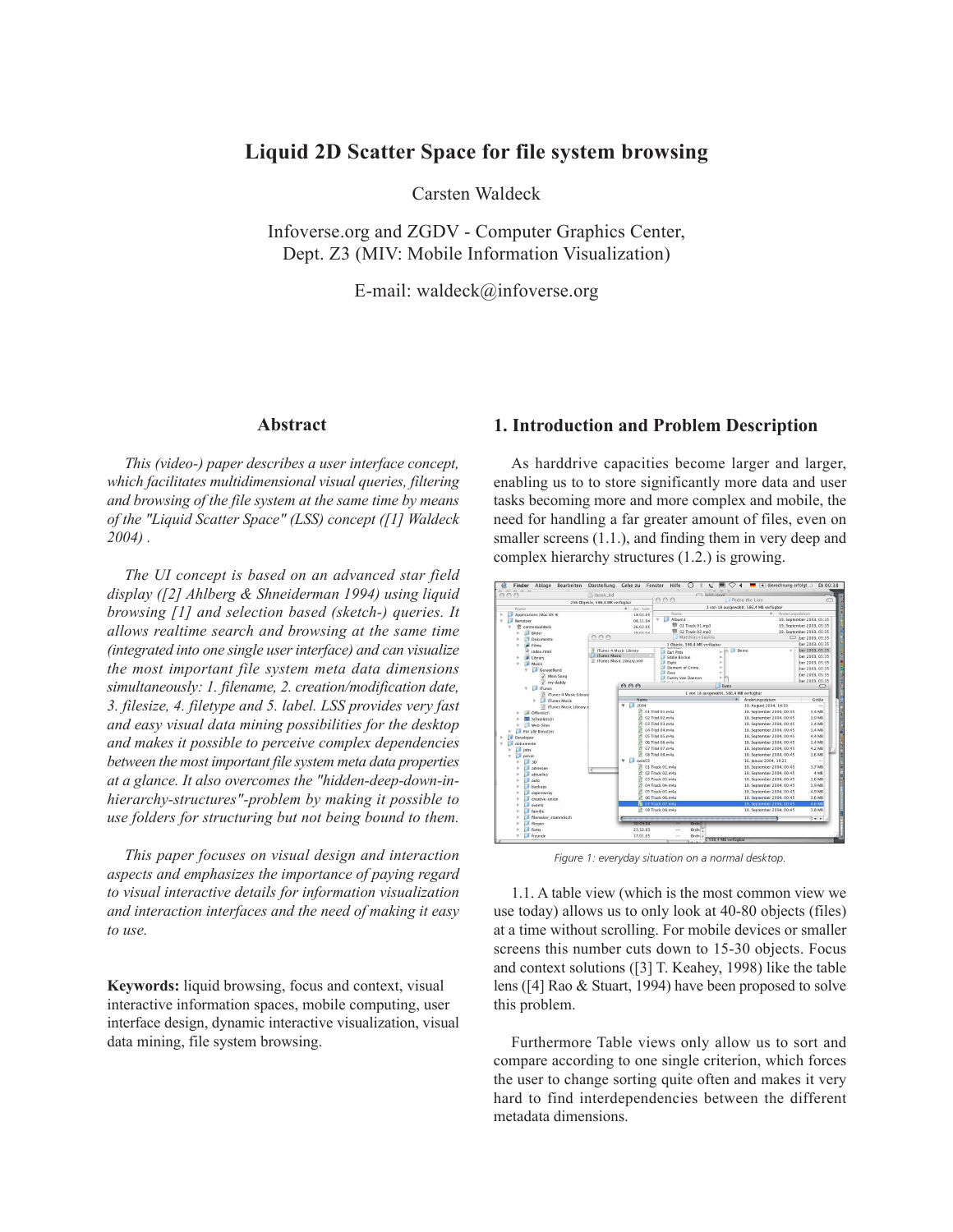1.2. The hierarchical filestore is normally too large to be fully displayed on the user's screen. The common folder view tries to solve this problem by scrolling and the possibility to open and close folders. This metaphor has a clear disadvantage: Very often users can't find files that are hidden somewhere deep down in complex hierarchy structures. Alternative visualization and interaction methods have been proposed, such as Cone Trees [5] and the Hyperbolic Browser [6]. Until now those methods have not been integrated into your everyday operating systems due to poor navigational performance advantage (in some cases even disadvantages) over standard mechanisms when being used for OS file management tasks. Treemaps ([7] Johnson B, Shneiderman B, 1991) can give a good spacefilling overview, but browsing single files and detail navigation can be quite difficult to perform in that case.

 Also it can be a very hard task to find a file when the user has forgotten the filename. Of cause there are possibilities for metadata search in operating systems today, but using them is still far from being direct and intuitive.

#### **2. Solution**

An interactive 2D scatter plot approach allows very large amounts of information to be visualized (thousands of objects) and is simultaneously sortable based on two criteria. In addition, comparisons based on a multitude of criteria are possible at the same time (according to mapping and expressivity of the visual parameters: size, opacity, color value, shape, orientation, ...or changes of all these parameters over time, resulting in animation).

The "Liquid 2D Scatter Space" [1] makes it possible to perceive very high information densities with multiple dimensions (2-7) of metadata simultaneously.



*Figure 2: LSS window with syncronized table view and info details view*

These qualities make it very useful especially for different kinds of visual metadata browsers, but also applied to the file system it offers a lot of advantages over the common table view based Finder (or Windows Explorer) way:

a) The LSS-view based file system visualization can provide an overview even with thousands of files while being easily navigable with the help of the liquid browsing interaction method to get rid of the overlapping problem of scatterplots and providing focus and context functionality (please refer to the video for this subject).

b) It is possible to visualize the most important file system meta data simultaneously, making it possible to perceive dependencies of the metadata dimensions at a glance.

c) LSS enables the user to search and browse at the same time by sketching visual queries into the scatterspace.



*Figure 3: setting 4 filter values in two dimensions with one scetch*

By optionally combining the scatter space with a table view (figure 2) and applying linking and brushing functionality we can extend the possibilities: Selecting one or more files in the table view selects the according items in the scatterspace and vice versa. Selecting multiple files in the scatterspace by drawing a selection rectangle makes the table view show only all the selected items.

By synchronizing the scatter space with a hierarchy list we get an even more powerful tool (figure 4): Selecting a folder in the hierarchy view selects all files in the scatterspace which are contained in that folder (or any of its sub-folders). Selecting an item (representing a file) in the scatterspace opens the folder hierarchy and shows the file in its containing folder(s). The user can set default preferences to define, if he also wants the files to be visualized within the hierarchy (like the MacFinder) or only see the plain hierarchy structure without files (the Windows Explorer way).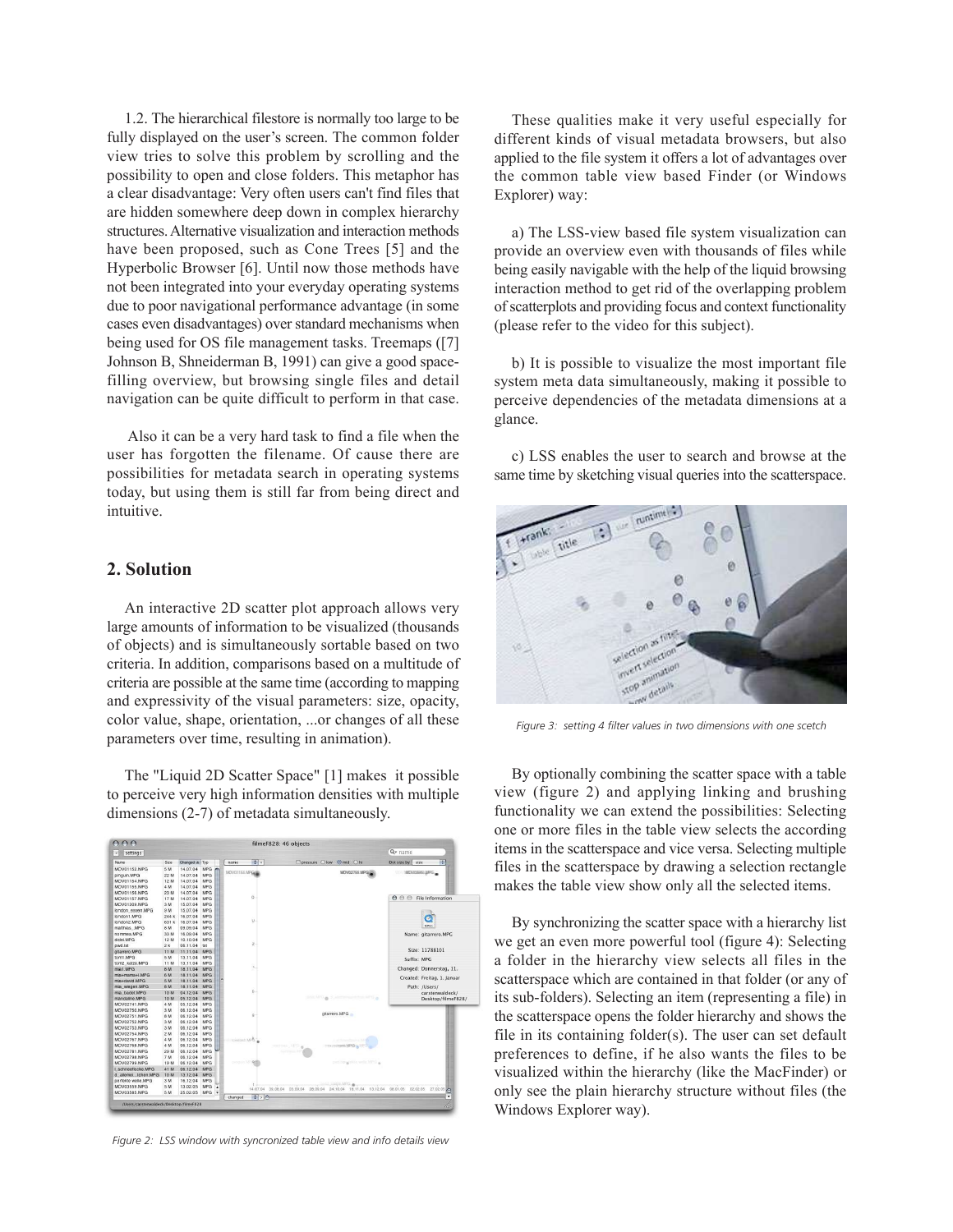# **2.1. Redesign: Cleaning up the UI**

Because we have the possibility to visualize the most important file system meta data simultaneously, there is not really a need to change the values on the axes of the scatterplot. By assigning a) the filename to the vertical yaxis, b) the creation/modification date/time to the horizontal x-axis, and c) the filesize to the size of the dots, we can achieve a very intuitive and easy to use visualization:

a) the filename is used just the same way the user is familiar with by working with the common table view.

b) the date assigned to the horizontal axis feels just like a common timeline metaphor from left to right.

c) representing the file size by the size of the dots is very direct and straight forward ([8] Bertin 1983).

There is also another important reason for assigning the axes in the described way: There can never be a case of total overlapping (one of the main problems of the scatter space), because a file can never have exactly the same name and modification date (unless it is exactly the same file, just being in different folders).

When working with the file system, users very often have to change the sorting of the tableview. In the majority of cases they have to change it from filename to modification date and vice versa (to find their newly created files). When using the LSS in the described way we don't need to change the sorting to fulfill the same tasks., But what is more: we do not even need to provide a possibility to change the sort order (ascending/descending) for the scatter space, because the standard setting is spacefilling. That means, you can see all of the files without scrolling and it doesn't matter if you begin to look for your file on the top or on the bottom of the scatterspace window. With LSS, the files always stay at their original place, which enables the user to find the wanted files very fast and intuitively with the help of their spatial memory: the new ones are always right and his files that begin with "a" are at the top.



*Figure 4: The new LSS window with syncronized tree/table/hierarchy list view*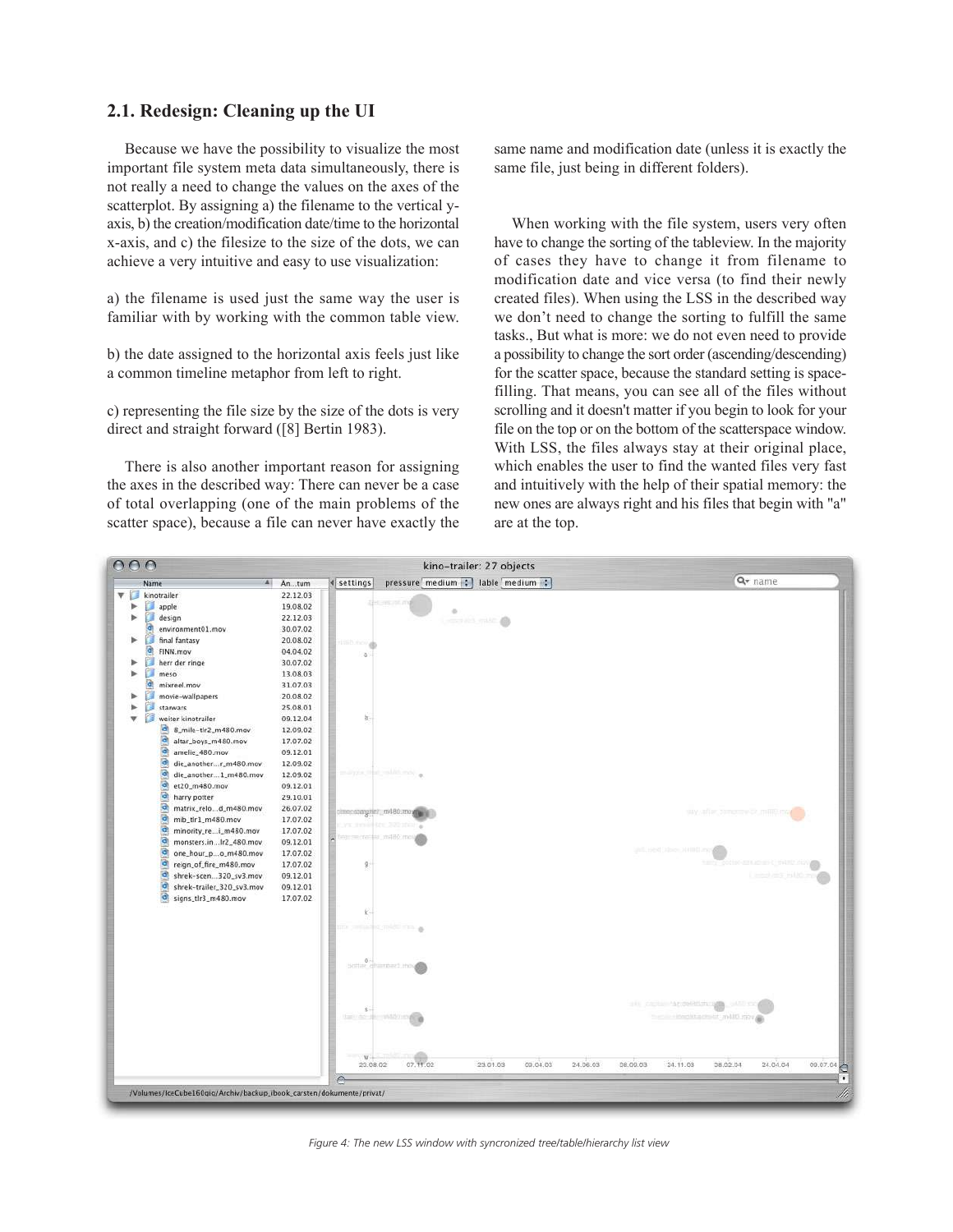# **2.2. The ScatterTable**

The ScatterTable approach goes one step further with the integration of the scatter space and common table- or hierarchy view. In this case they are not only synchronized, but they are merging and become a new view with slightly different characteristics.

You can think of it either as a liquid scatter space view with left-aligned lable or as a (super-) table view with a scatter space column.

One of the great advantages is of cause the reduced screen space consumption (figure 5). The Finder view on the left shows only 67% of the files (see scrollbar), while the ScatterTable shows 100% with only using less than 10% of the screen space. Similar to a Table Lens [4] or Fisheye Menu [13] the lable size grows, when you get close to its vertical position (the lable or corresponding dot or anywhere in-between). The enlarged lable can grow even over the scatter column, because the dots are rendered in a way (10-30% opacity) that they do not hinder legibility. That means, that the overall width of the window only has to be as wide as the string the user needs to read when scaled up to his favorite font size on rollover.

|                        |                                                                                |            |               |                  | 000<br>filmeF828          |
|------------------------|--------------------------------------------------------------------------------|------------|---------------|------------------|---------------------------|
|                        | Pfad Darstellung Aktion : Neuer Ordner Löschen Information : Verbinden<br>chen |            |               |                  |                           |
|                        | Name                                                                           | Andeatum 4 | Größe         | Art              | l                         |
| Netzwerk               | ø<br>partykeller_michi2.MPG                                                    | 22.05.04   | 8.7 MB        | <b>MPEG Film</b> |                           |
| ibook hd               | ø<br>partykeller_michi.MPG                                                     | 22.05.04   | 5.1 MB        | <b>MPEG Film</b> |                           |
|                        | ø<br>david+hoppeline.MPG                                                       | 28.05.04   | 15.1 MB       | <b>MPEG Film</b> |                           |
|                        | Э<br>david+hoppeline2.MPG                                                      | 28.05.04   | 6.8 MB        | <b>MPEG Film</b> |                           |
| Schreibtisch           | 9<br>kurzfilm_hase_MOV01152.MPG                                                | 14.07.04   | 5,9 MB        | <b>MPEG Film</b> |                           |
|                        | ø<br>kurzfilm_pinguin,MPG                                                      | 14.07.04   | 22.7 MB       | <b>MPEG Film</b> |                           |
| carstenwaldeck         | a<br>kurzfilm_riese_MOV01154.MPG                                               | 14.07.04   | 12,4 MB       | <b>MPEG Film</b> |                           |
| Dokumente              | a<br>kurzfilm_anfang_MOV01156.MPG                                              | 14.07.04   | 23.6 MB       | <b>MPEG Film</b> |                           |
|                        | ø<br>kurzfilm_baer_MOV01157.MPG                                                | 14.07.04   | 17.1 MB       | <b>MPEG Film</b> |                           |
| Filme                  | ø<br>london_essen_MOV01309.MPG                                                 | 15.07.04   | 3,9 MB        | <b>MPEG Film</b> |                           |
|                        | ø<br>london_essen.MPG                                                          | 15.07.04   | 9.7 MB        | <b>MPEG Film</b> | schilten MOV03608.MPGI    |
| Musik                  | ø<br>london1.MPG                                                               | 16.07.04   | 248 KB        | <b>MPEG Film</b> |                           |
|                        | G<br>london2.MPG                                                               | 16.07.04   | 632 KB        | <b>MPEG Film</b> | filosopo: 4 M<br>30.04.05 |
| Bilder<br>ipod redesin | matthias_.MPG                                                                  | 09.09.04   | <b>8,8 MB</b> | <b>MPEG Film</b> | 79 objects                |
|                        | ø<br>nommea.MPG                                                                | 16.09.04   | 33,1 MB       | <b>MPEG Film</b> |                           |
|                        | a<br>didei.MPG                                                                 | 10.10.04   | 12,4 MB       | <b>MPEG Film</b> |                           |
|                        | pwd.txt                                                                        | 06.11.04   | 4 KB          | Reinesument      |                           |
|                        | ā<br>gitarrero.MPG                                                             | 11.11.04   | 11,2 MB       | <b>MPEG Film</b> |                           |
|                        | G<br>tom1.MPG                                                                  | 13.11.04   | 5.8 MB        | <b>MPEG Film</b> |                           |
|                        | a<br>tom2_katze.MPG                                                            | 13.11.04   | 11.4 MB       | <b>MPEG Film</b> |                           |
|                        | ø<br>mia1.MPG                                                                  | 18.11.04   | 8,2 MB        | <b>MPEG Film</b> |                           |
|                        | a<br>mia+mama+l.MPG                                                            | 18.11.04   | 6.4 MB        | <b>MPEG Film</b> |                           |
|                        | ø<br>mia+david.MPC                                                             | 18.11.04   | 5,6 MB        | <b>MPEG Film</b> |                           |
|                        | a<br>mia_wiegen.MPG                                                            | 18,11.04   | 8.8 MB        | <b>MPEG Film</b> |                           |
|                        | mia_badet.MPG                                                                  | 04.12.04   | 10,6 MB       | <b>MPEG Film</b> |                           |
|                        | ø<br>mandaline.MPG                                                             | 05.12.04   | 10.3 MB       | <b>MPEG Film</b> |                           |
|                        | ø<br>MOV02741.MPG                                                              | 05.12.04   | 4,6 MB        | <b>MPEG Film</b> |                           |
|                        | ø<br>d_krabbelstube_MOV02750.MPG                                               | 06.12.04   | 3.9 MB        | MPEG Film        |                           |
|                        | Э<br>d_krabbelstube_MOV02751.MPG                                               | 06.12.04   | 8,3 MB        | <b>MPEG Film</b> |                           |
|                        | ø<br>d.krabbelstube.MOV02752.MPG                                               | 06.12.04   | 3.1 MB        | <b>MPEG Film</b> |                           |
|                        | ø<br>d_krabbelstube_MOV02753.MPG                                               | 06.12.04   | 3,7 MB        | <b>MPEG Film</b> |                           |
|                        | ø<br>d. krabbelstube_MOV02754.MPG                                              | 06.12.04   | 2.7 MB        | <b>MPEG Film</b> |                           |
|                        | а<br>I_ballett_MOV02767.MPG                                                    | 06.12.04   | 4,7 MB        | <b>MPEG Film</b> |                           |
|                        | I_ballett_MOV02768.MPG                                                         | 06.12.04   | 4.6 MB        | <b>MPEG Film</b> |                           |
|                        | ø<br>1_ballett_MOV02781.MPG                                                    | 06.12.04   | 29.1 MB       | <b>MPEG Film</b> |                           |
|                        | ø<br>I_ballett_MOV02798.MPG                                                    | 06.12.04   | 7,6 MB        | <b>MPEG Film</b> |                           |
|                        | G<br>1.ballett_MOV02799.MPG                                                    | 06.12.04   | 19.3 MB       | <b>MPEG Film</b> |                           |
|                        | I schneeflocke.MPG                                                             | 06.12.04   | 41,3 MB       | <b>MPEG Film</b> |                           |
|                        | ø<br>d_allemeineentchen.MPG                                                    | 13.12.04   | 10,9 MB       | MPEG Film        |                           |
|                        | a<br>perfekte welle.MPG                                                        | 16.12.04   | 3,3 MB        | <b>MPEG Film</b> |                           |
|                        | ø<br>MOV03559, MPG                                                             | 13.02.05   | 5,7 MB        | <b>MPEG Film</b> |                           |
|                        | G<br>iven_MOV03585.MPG                                                         | 25.02.05   | 5,7 MB        | <b>MPEG Film</b> |                           |
|                        | ø<br>iven.MOV03586.MPG                                                         | 25.02.05   | 7.2 MB        | <b>MPEG Film</b> |                           |
|                        | a<br>mia_MOV03591.MPG                                                          | 26.02.05   | 3,9 MB        | <b>MPEG Film</b> |                           |
|                        | ø<br>mia+david_MOV03592.MPG                                                    | 26.02.05   | 4,7 MB        | <b>MPEG Film</b> |                           |
|                        | a<br>mia_tanz_MOV03593.MPG                                                     | 26.02.05   | 8.4 MB        | <b>MPEG Film</b> |                           |
|                        | ø<br>mia+david_MOV03594.MPG                                                    | 26.02.05   | 4,8 MB        | <b>MPEG Film</b> |                           |
|                        | a<br>schlitten_MOV03608.MPG                                                    | 27.02.05   | 4.3 MB        | <b>MPEG Film</b> |                           |
|                        | 9<br>schlitten MOV03609.MPG                                                    | 27.02.05   | 8.7 MB        | <b>MPEG Film</b> |                           |
|                        | Audd May MOMMSCEC MBC                                                          | 13.03.05   | 11.5.10       | LEBECT FILL      |                           |
|                        | 79 Objekte, 2,29 GB verfügbar                                                  |            |               |                  |                           |

*Figure 5: comparison: size of Finder window vs. ScatterTable*

One disadvantage of the ScatterTable is the fact, that it is more space consuming in vertical direction than a pure scatter space approach. The maximum amount of objects that can be visualized this way without scrolling is the window height in pixels divided by 2. For example, on a standard XGA display (1024x768 px) it only makes sense to visualize 300-400 objects. In that case the lable tags are only visible as tiny 1 pixel lines and after that they will disappear. The scatter column can handle much higher densities that this. The good news is, that the user can fit about 4 of these ScatterTable views next to each other on one XGA display without overlapping of the windows.

Realtime filtering and representation adjustment can be applied with the help of the adjustment drawer (figure 6) or context menu within the same interface, while the user can continue to browse the files on the main ScatterTable window.



*Figure 6: ScatterTable with extended adjustment drawer (simple version)*

### **2.3. The ScatterTree**

The ScatterTree approach is about the fusion of scatter space and hierarchical table view. This view provides all the functionality of the ScatterTable plus the possibility of hierarchical browsing within the same interface.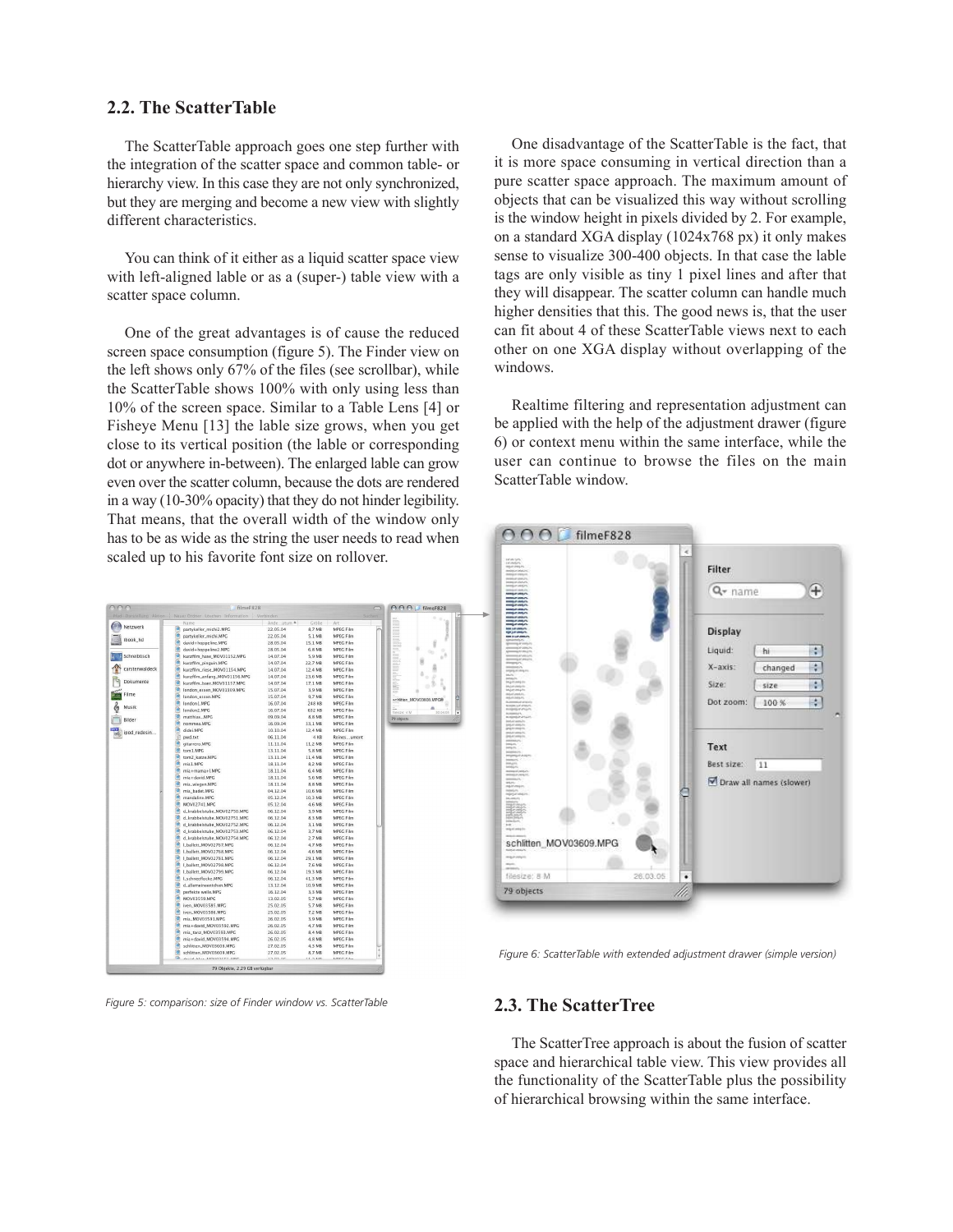One very important subject of this approach is, that the user can decide if he wants to see all the content that is within closed folders (called flat or cumulative browsing, figure 7), or if he wants to see it the common noncumulative way, having to open the folder to see its content. When browsing the files the cumulative way, the user will see all the files in an unstructured way and then he can control the level of structure he needs by opening the relevant folders. Another interesting point about browsing this way, is the fact, that clicking on an object in the scatter column can open the corresponding folders in the hierarchy column and show the complete path and the file within the containing folder(s) in realtime.



*Figure 7: ScatterTree with activated cumulative view*

#### **4. Implementation**

Our first LSS for a file system was implemented in ObjectiveC for MacOSX [9]. The current versions are realized as stand-alone application. When you start the program for the first time you get an empty window (otherwise it is showing your last state). You can drag any folder or complete hard drive onto this window (or choose it with the open panel) to visualize all its containing files. All of the OSX Finder functions (copy, move, select, open,...) work exactly like in the original Finder view. That means you can for example simply click a file and drag it to the desktop or another Finder window while pressing the alt key to copy the file to the new location.

You can find a movie about it at: http://www.infoverse.org

The application can be downloaded at: http://www.i-stuff.de

The Liquid 2D Scatter Space version that is shown in the movie was running on an 800MHz G4 Mac attached to a Wacom Cintiq (Interactive Pen Display). Since most of the people do not have this kind of display and Apple Computer has not built something like a TabletPC yet, we also provide a version, that can be browsed with a regular mouse and manual pressure adjustment.

## **5. Conclusion and Future Work**

This paper has introduced the first use of LSS on the file system. Though extensive empirical studies still have to be done, first user tests have shown, that only after a few minutes of familiarization with the LSS, users where much faster in finding files, especially when having a rough feeling for 2 or more metadata dimensions (like: "it was a small, newly created file). The more files they had to handle, the bigger the temporal advantage became.

Some more complex questions, that were clear to the LSS test persons at a glance, couldn't even be solved at all by the test persons doing it the conventional way or it took exceptionally long: How has the filesize of my different document versions changed over time? When did i create or copy many documents? Where are the big files (hidden in many different subfolders)? Which documents were changed? Which are still original?

This first step of the LSS for file systems was implemented as a stand-alone application. Future versions should be directly embedded into the operating system,